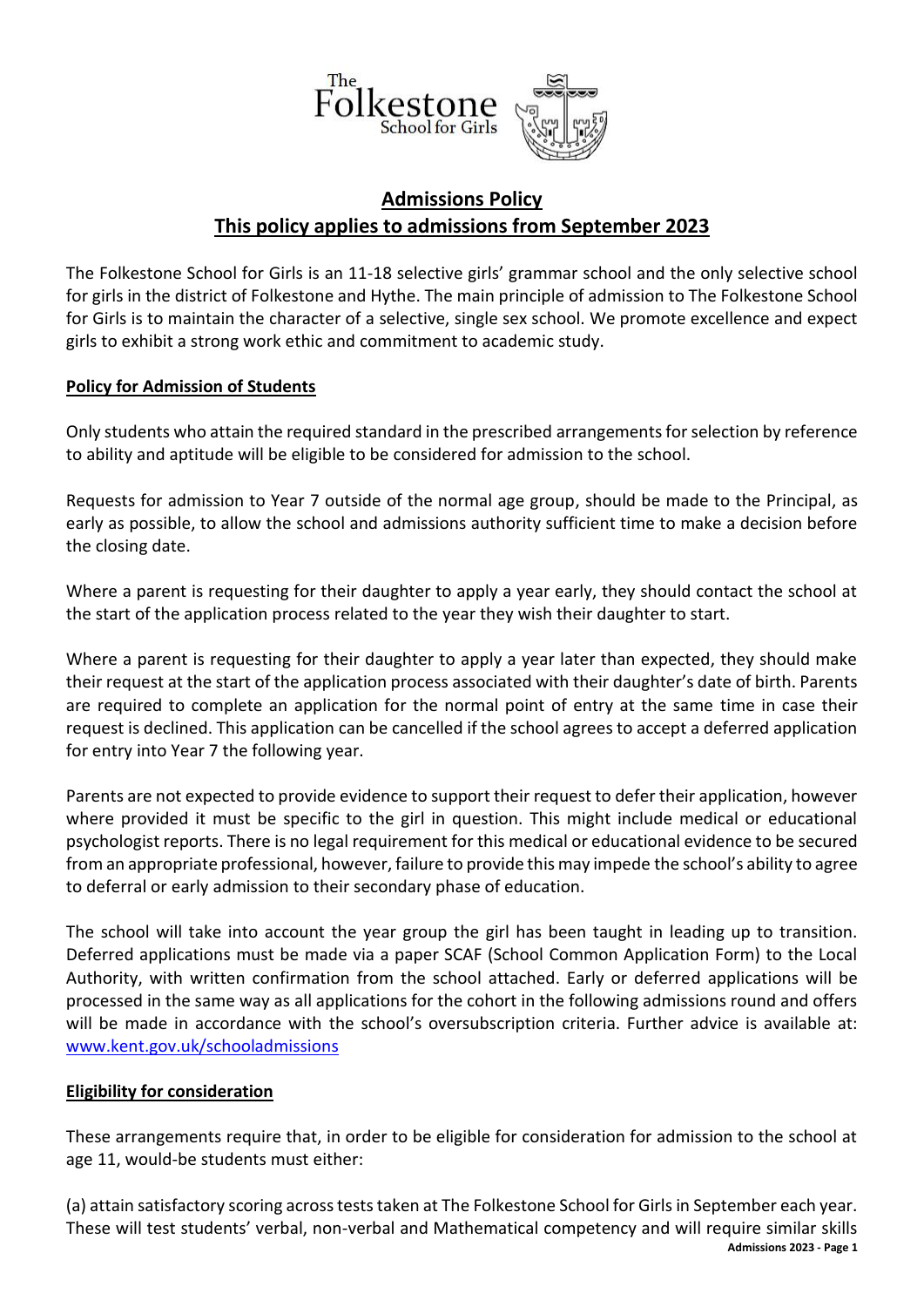to those needed for Key Stage 2 English and Mathematics. The minimum scoring for entry will be that which will reasonably predict that at the end of Year 11 the candidate will attain qualifications sufficient to embark on Sixth Form studies at the school, given the curriculum through the school with its particular spread of subjects, time allocation to them and style of delivery. It is anticipated that this level will correspond approximately with that which would be attained or exceeded by 25% of girls locally. Arrangements to take the tests will be advertised by the Board of Trustees on the school's website. There will be provision for girls unable to sit the test on the prescribed date due to illness or for religious reasons. Application to take the test should be made on the school's application form, which is available on the school's website.

or (b) be selected for grammar school education by the Kent Age 11 assessment administered through the Local Authority coordinated scheme.

# **Numbers**

Girls with a statement of special educational need/education (SSEN) or an education health care plan (EHCP), who meet the entry requirements, will be admitted. The number of intended admissions for the year commencing September 2023 will be 180 at age 11.

# **Appeals**

If you are not offered a place at our school, you have the right to appeal to an independent panel.

For places in Year 7, details of the appeals process will normally be sent out by the LA with the offer letters. Please ensure that appeals are headed with the school's name and address and are returned to the Clerk to the Independent Appeals Panel, c/o The Folkestone School for Girls, Coolinge Lane, Folkestone, Kent, CT20 3RB. The closing date on the appeal application form must be adhered to. If you are in any doubt about the appeals process, please contact the school for further information.

## **Over-Subscription**

Where successful applications exceed the number of places available, the following criteria will be applied, in the order as written. In such circumstances, no guarantee of a place can be made:

i. **Children in Local Authority Care** - a 'looked after child' or a child who was previously looked after but immediately after being looked after, became subject to an adoption, child arrangement, or special guardianship order.

A previously looked after child means such children who were adopted (or subject to child arrangements orders or special guardianship orders) immediately following having been looked after and those children who appear to the admission authority to have been in state care outside of England and ceased to be in state care as a result of being adopted. A child is regarded as having been in state care outside of England if they were in the care of or were accommodated by a public authority, a religious organisation, or any other provider of care whose sole or main purpose is to benefit society.

 **Admissions 2023 - Page 2** ii. **Girls in receipt of Pupil Premium who reside in the District of Folkestone and Hythe (formerly known as Shepway)** - please see Appendix 2 for the map. A child is eligible for Pupil Premium where they have been registered for free school meals (FSM) at any point in the last 6 years. This does not include children who have only been eligible to receive Universal Infant Free School Meals. Pupil Premium is also afforded to Children in Local Authority Care or Previously in Local Authority Care; however, these children will be prioritised in the relevant criteria above. *Parents wishing to apply*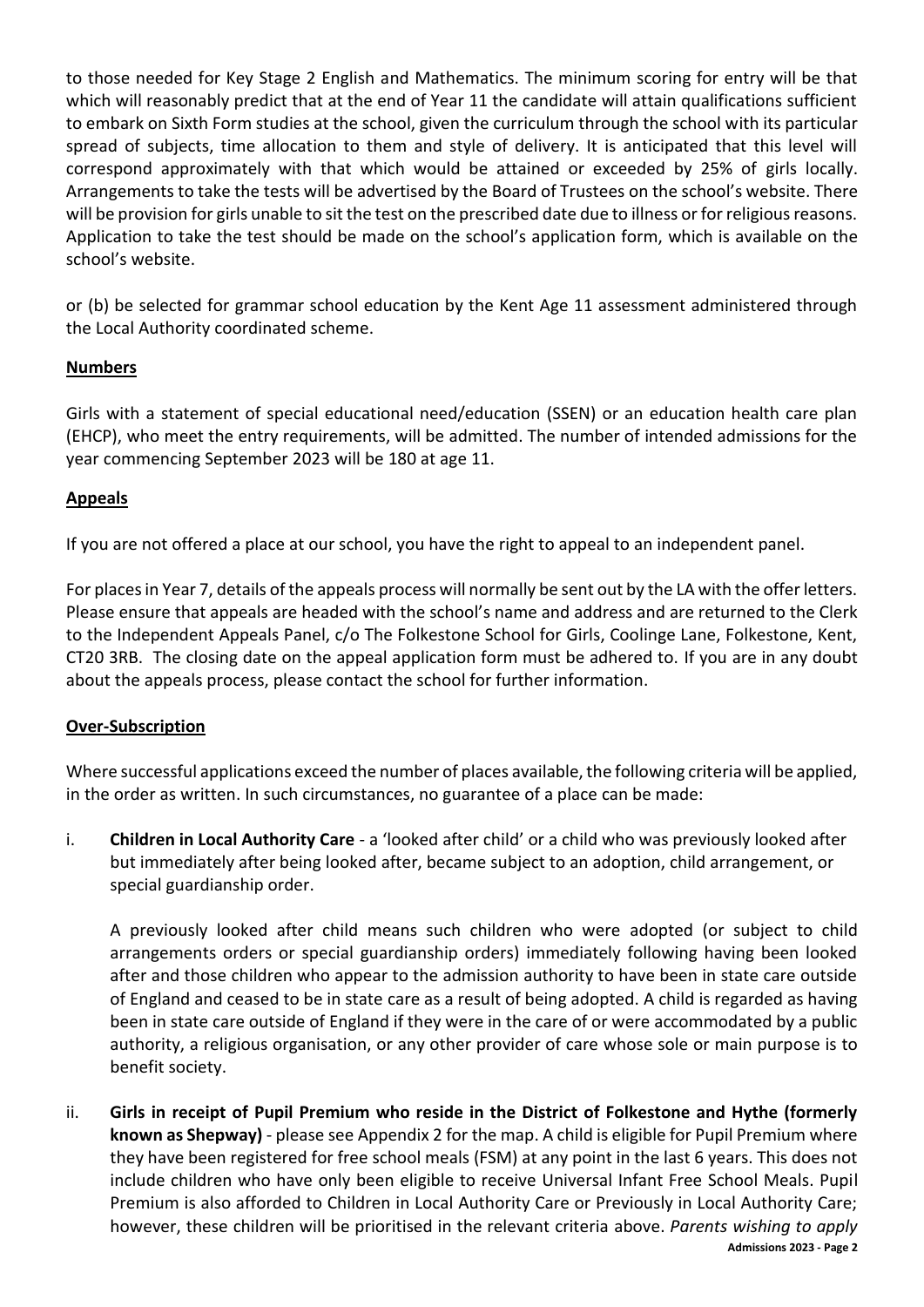*under this criterion must ensure they complete the Supplementary Form for Pupil Premium Information (Appendix 1) and return it to the school by 31st October in the year of application. Parents must also complete an application (via online or paper Secondary Common Application Form) naming the school, otherwise their child cannot be considered for a place.*

- iii. **Girls who reside in the District of Folkestone & Hythe (formerly known as Shepway)** in the event of the number of successful students in Folkestone & Hythe exceeding the number of places available, the nearness of a child's home to school will apply (see below for full details).
- iv. **Other girls who satisfy the selection requirements, with those living nearest to the school being given the higher priority.** In the unlikely event that two or more children in all other ways have equal eligibility for the last available place at the school, the names will be issued a number and drawn randomly to decide which child should be given the place.

In order to assess the nearness of a child's home to school, we use the distance (as supplied by the LA) between the child's permanent home address and the school, measured in a straight line using the National Land and Property Gazetteer (NLPG) address point data. Distances are measured from a point defined as within the child's home, to a point defined as within the school, as specified by NLPG. The same address point on the school site is used for everybody.

## **Waiting Lists**

In line with the re-allocation process, as determined by the coordinated Admissions Scheme, eligible students who have requested a place will be assigned to a waiting list.

#### **Late Entrants**

Subject to the availability of places, girls may be admitted to the school between the ages of 11 and 15 if they achieve a satisfactory standard in the assessments made by the school in English, Mathematics and Non-verbal reasoning. Those wishing to be tested for late entry should contact the Admissions Officer. The school will then contact the parent/carer to arrange a mutually convenient date for testing.

## **Out of Year**

Application for entry should be in line with the child's normal age group. No provision will be made for any student to repeat an academic year, except in exceptional circumstances.

#### **Admissions to the Sixth Form**

We offer a range of academic & vocational subjects to our sixth form students and all have entrance requirements - see sixth form prospectus for full details.

The school participates in the Kent Online Application Scheme; applicants may submit an online application that can be accessed from the website[: www.kentchoices4u.com.](http://www.kentchoices4u.com/) We also use our own paper application form.

## **Admission Number Year 12**

The admission number for external candidates will be 25, but this figure may be exceeded in the event that this and the number of internal students transferring into Year 12 is less than the overall figure for the year group, which is 180.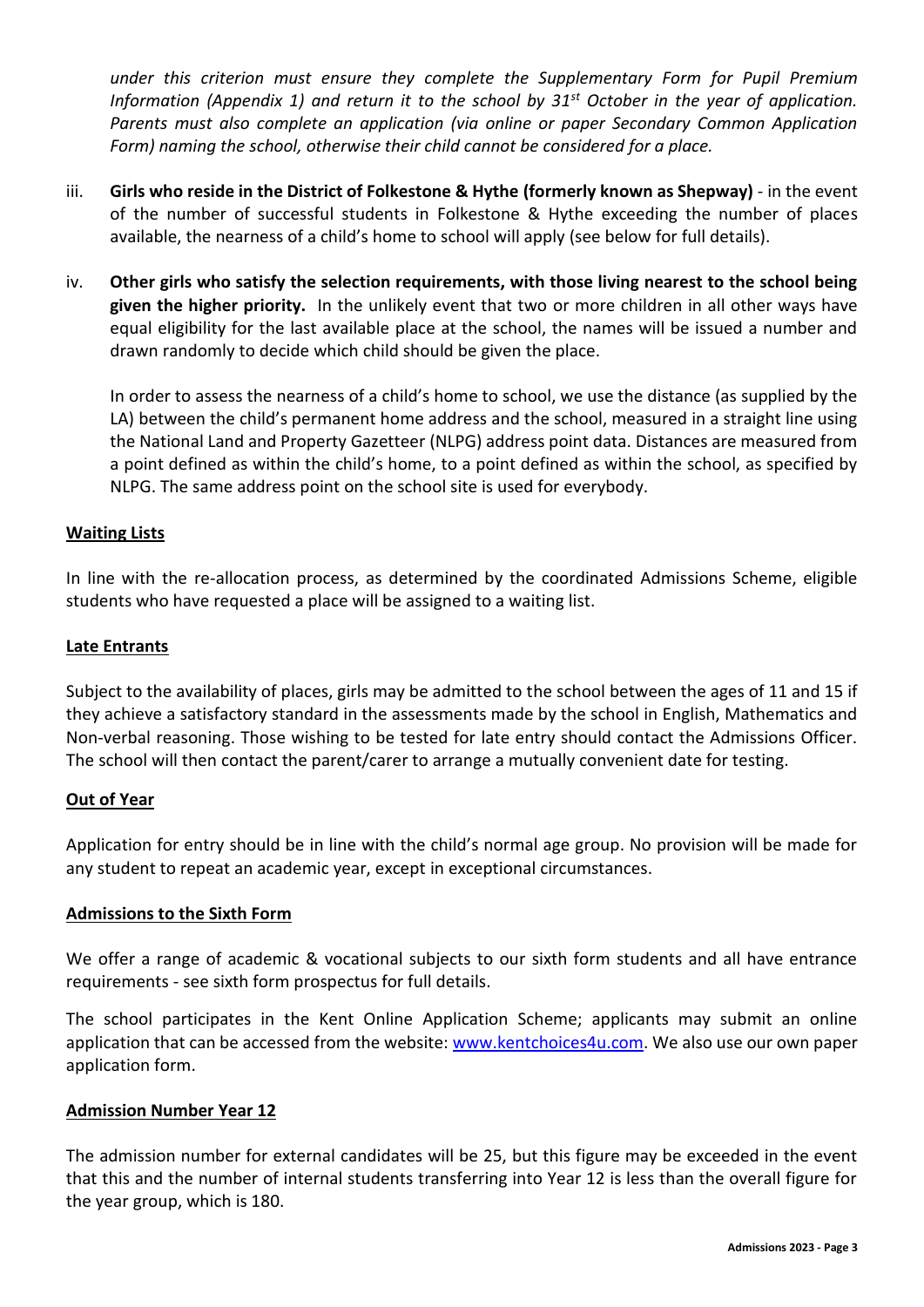Details of application deadlines can be found in the sixth form prospectus and the online area prospectus. Applicants should comply with the deadline date to enable us to plan courses effectively.

## **Academic Requirements/Recommendations**

For entry onto our AS, A2 and Btec courses we require:

- A minimum of 6 separately identifiable GCSE subjects at grade 5.5 or above and at least a grade 5 in English Language or English Literature and a grade 4 in Mathematics.
- A grade 6 or above in the chosen course of study or a related subject as specified in the sixth form prospectus.
- To study Mathematics **or** a Science subject, a 7+ grade at GCSE is **strongly recommended** in said subject.
- To study 2 or more Sciences or Mathematics and Science, 2 Grade 7's are required in these subjects.

# **Over-subscription**

Following the admission of internal students transferring from Year 11, all remaining places will be allocated to students who have met the entry requirements for the particular course of study. Where there are more students seeking places than places available, the following over subscription criteria will be applied in the order set out below to rank students until the overall figure for the year group is reached:

- i. **Children in Local Authority Care**  as defined in the whole school admission policy.
- ii. **Distance from home to school**  as defined in the whole school admission policy**.**

Any applicant refused a place in the Sixth Form is entitled to make an appeal to an independent appeal panel, whether the student is already attending the school or is an external candidate. Appeals may be lodged by the parent, by the student or both.

## **Appeals**

Parents have a statutory right of appeal, should an application for a place be refused, by writing to The Clerk to the Board of Trustees, c/o the school.

## **Applicants from Overseas**

It should be noted that any student who applies for entry to the sixth Form with qualifications other than those recognised in the UK would be required to demonstrate that she has achieved the required standard for entry. This may involve tests in a range of subjects.

## **General**

After a place has been offered, the school reserves the right to withdraw the place in the following circumstances:

- when a parent has failed to respond to an offer within a reasonable time.
- when a parent has failed to notify the school of important changes to the application information.
- if the admission authority offered the place on the basis of a fraudulent or intentionally misleading application from a parent.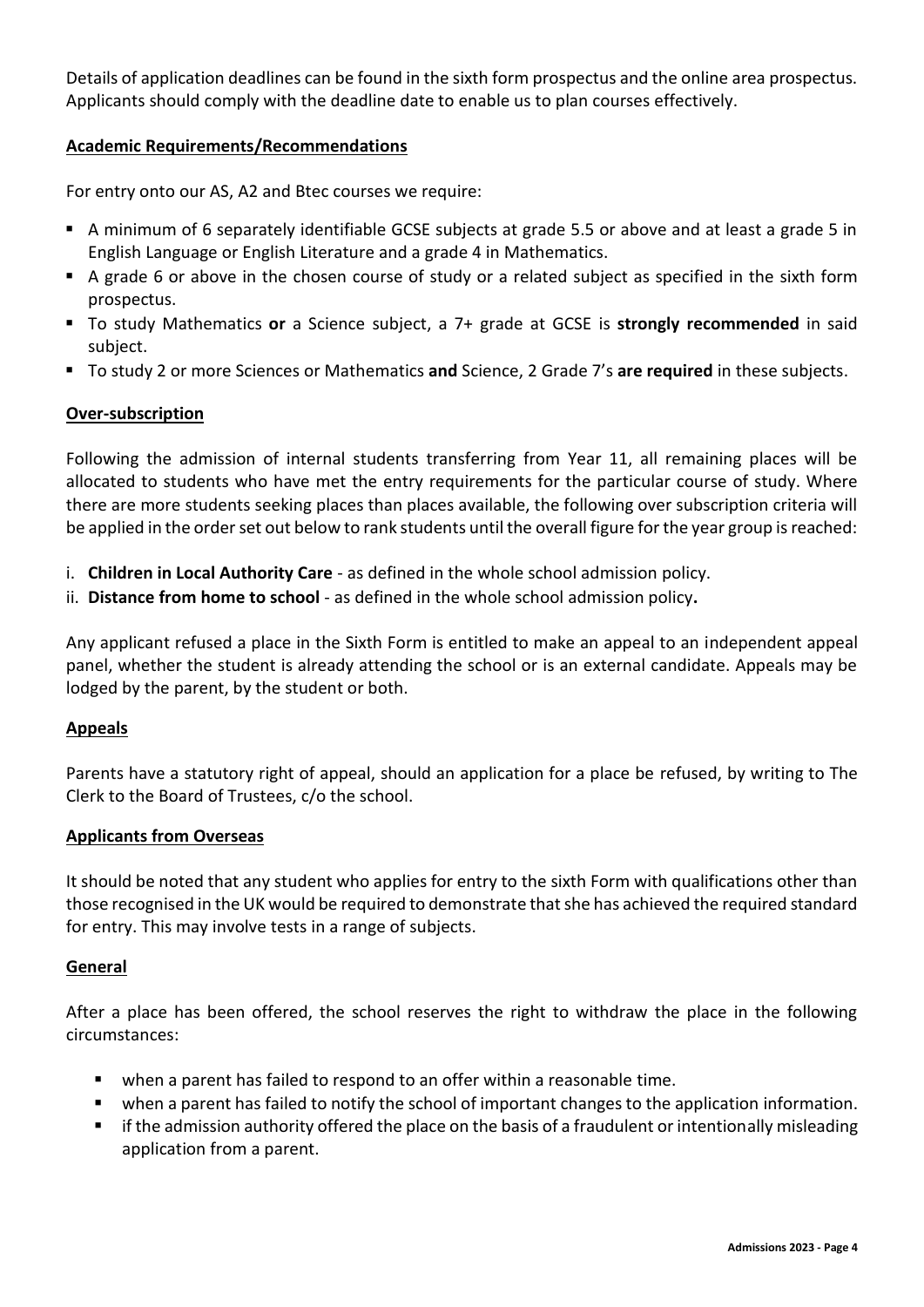## **THE FOLKESTONE SCHOOL FOR GIRLS SUPPLEMENTARY FORM FOR PUPIL PREMIUM INFORMATION**

## **Eligibility:**

*A child is eligible for Pupil Premium where they have been registered for Free School Meals(FSM) at any point in the last 6 years. This does not include those who have only been eligible to receive Universal Infant Free School Meals. Pupil Premium is also afforded to children in Local Authority Care or previously in Local Authority Care, however these childrenwill be prioritised in the relevant criteria.*

#### **Evidence Required:**

*Please see* <https://www.gov.uk/apply-free-school-meals> *for details of eligibility criteria and what evidence is required.*

| <b>CHILD'S DETAILS</b>                                                                                                           |                           |                    |                              |  |
|----------------------------------------------------------------------------------------------------------------------------------|---------------------------|--------------------|------------------------------|--|
| <b>FORENAME:</b>                                                                                                                 |                           | <b>SURNAME:</b>    | <b>DATE OF BIRTH:</b>        |  |
| <b>ADDRESS:</b>                                                                                                                  |                           |                    | <b>POSTCODE:</b>             |  |
| <b>CURRENT SCHOOL:</b>                                                                                                           |                           |                    |                              |  |
| <b>PARENT/CARER DETAILS:</b>                                                                                                     |                           |                    |                              |  |
| TITLE:                                                                                                                           | <b>FORENAME:</b>          | <b>SURNAME:</b>    | <b>RELATIONSHIP TO CHILD</b> |  |
|                                                                                                                                  | <b>TELPHONE NUMBER 1:</b> |                    | <b>TELEPHONE NUMBER 2:</b>   |  |
| <b>EMAIL ADDRESS:</b>                                                                                                            |                           |                    |                              |  |
| <b>DECLARATION:</b><br>I confirm the information supplied is true and accurate and I consent to eligibility checksbeing<br>made. |                           |                    |                              |  |
| <b>SIGNED:</b>                                                                                                                   |                           | <b>PRINT NAME:</b> | DATE:                        |  |

Please complete and return this form, along with evidence of eligibility, by 31st October to our Admissions Officer email: [npetrie@folkestonegirls.kent.sch.uk](mailto:npetrie@folkestonegirls.kent.sch.uk)

Parents must also complete a Secondary Common Application Form either online via [www.kent.gov.uk/ola](http://www.kent.gov.uk/ola) or by paper SCAF and return to Kent County Council.